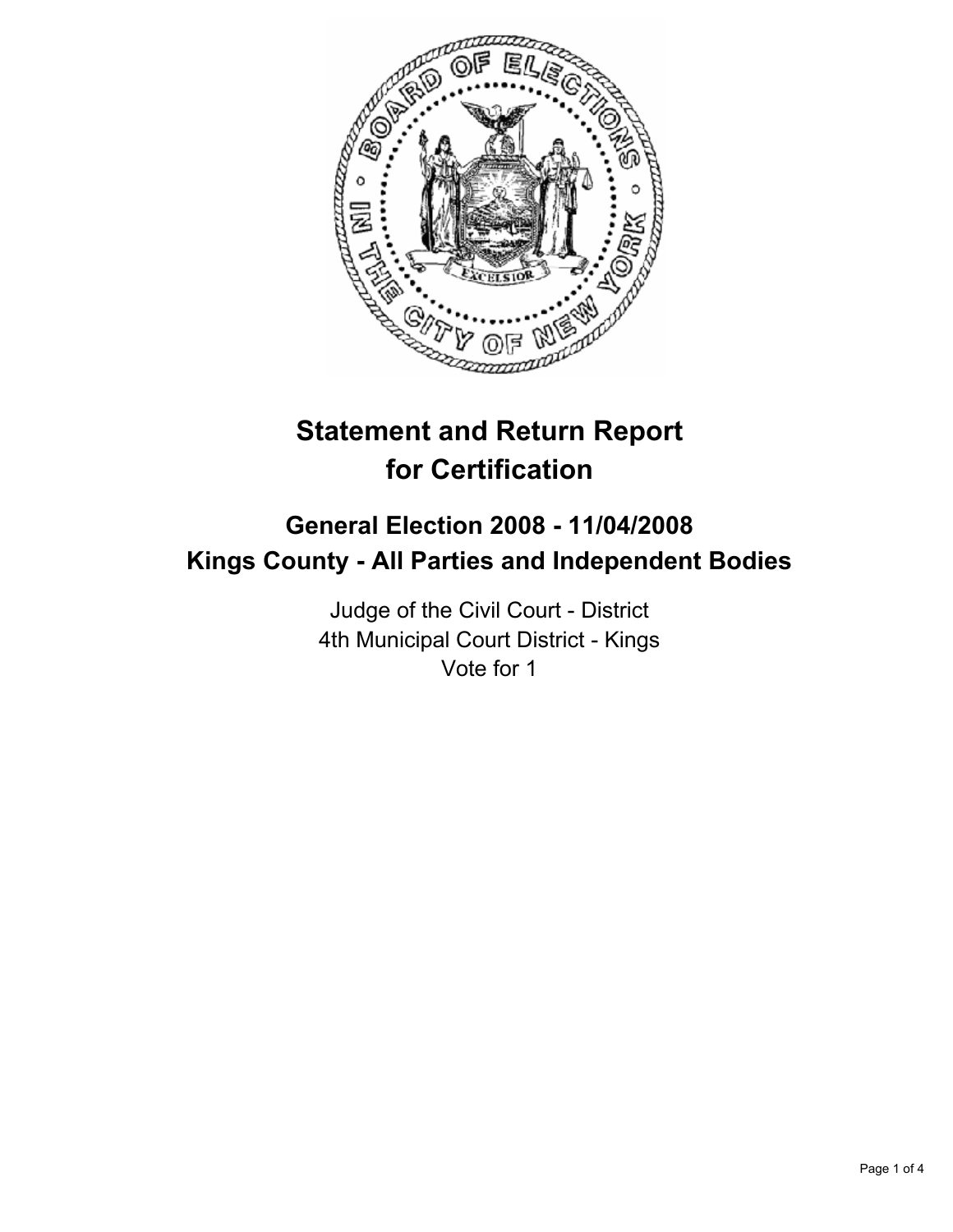

#### **Assembly District 40**

| <b>PUBLIC COUNTER</b>      | 12,967 |
|----------------------------|--------|
| <b>EMERGENCY</b>           | 222    |
| ABSENTEE/MILITARY          | 207    |
| <b>AFFIDAVIT</b>           | 840    |
| <b>Total Ballots</b>       | 14,254 |
| LISA S OTTLEY (DEMOCRATIC) | 8,578  |
| <b>Total Votes</b>         | 8,578  |
| Unrecorded                 | 5,676  |

#### **Assembly District 41**

| <b>PUBLIC COUNTER</b>      | 8,481 |  |
|----------------------------|-------|--|
| <b>EMERGENCY</b>           | 82    |  |
| ABSENTEE/MILITARY          | 181   |  |
| AFFIDAVIT                  | 313   |  |
| <b>Total Ballots</b>       | 9,083 |  |
| LISA S OTTLEY (DEMOCRATIC) | 5,836 |  |
| <b>Total Votes</b>         | 5,836 |  |
| Unrecorded                 | 3.247 |  |

#### **Assembly District 43**

| PUBLIC COUNTER             | 11,883 |
|----------------------------|--------|
| <b>EMERGENCY</b>           | 84     |
| ABSENTEE/MILITARY          | 369    |
| <b>AFFIDAVIT</b>           | 569    |
| <b>Total Ballots</b>       | 12,978 |
| LISA S OTTLEY (DEMOCRATIC) | 7,651  |
| <b>Total Votes</b>         | 7,651  |
| Unrecorded                 | 5,327  |

#### **Assembly District 55**

| PUBLIC COUNTER             | 27,718 |
|----------------------------|--------|
| <b>EMERGENCY</b>           | 32     |
| ABSENTEE/MILITARY          | 482    |
| AFFIDAVIT                  | 1,776  |
| <b>Total Ballots</b>       | 30,044 |
| LISA S OTTLEY (DEMOCRATIC) | 18,810 |
| <b>Total Votes</b>         | 18,810 |
| Unrecorded                 | 11.234 |

#### **Assembly District 56**

| <b>PUBLIC COUNTER</b>      | 5,282 |
|----------------------------|-------|
| <b>EMERGENCY</b>           | 159   |
| ABSENTEE/MILITARY          | 100   |
| AFFIDAVIT                  | 342   |
| <b>Total Ballots</b>       | 5,893 |
| LISA S OTTLEY (DEMOCRATIC) | 3,995 |
| <b>Total Votes</b>         | 3,995 |
| Unrecorded                 | 1,898 |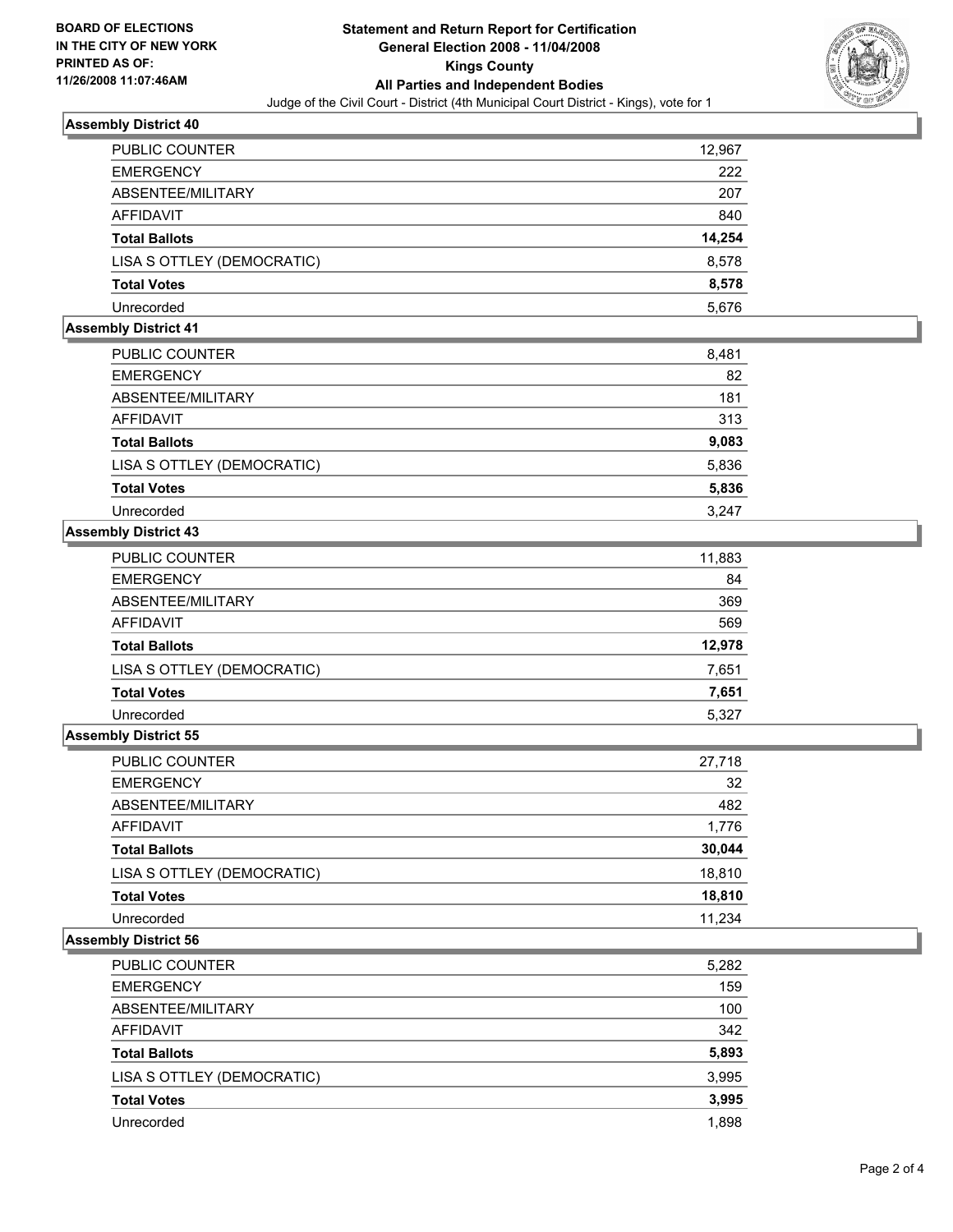

### **Assembly District 58**

| 31,432 |
|--------|
| 19     |
| 952    |
| 1,306  |
| 33,799 |
| 23,215 |
| 23,215 |
| 10,584 |
|        |

#### **Assembly District 59**

| <b>PUBLIC COUNTER</b>      | 15,442 |
|----------------------------|--------|
| <b>EMERGENCY</b>           | 163    |
| ABSENTEE/MILITARY          | 288    |
| AFFIDAVIT                  | 724    |
| <b>Total Ballots</b>       | 16,654 |
| LISA S OTTLEY (DEMOCRATIC) | 11,395 |
| <b>Total Votes</b>         | 11,395 |
| Unrecorded                 | 5,259  |
|                            |        |